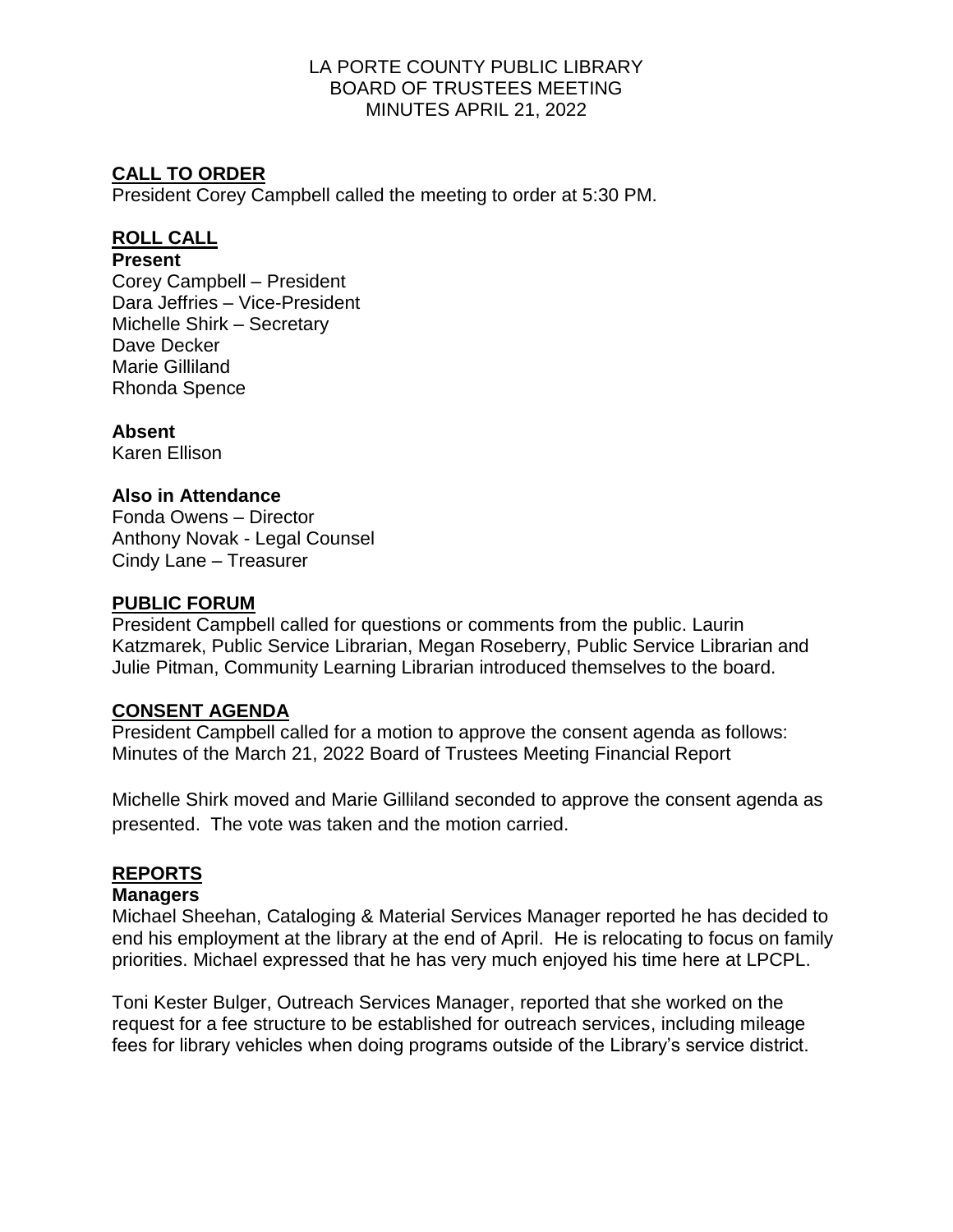#### **Director**

Director Owens reported the parking lot landscaping is complete and currently the stripping of the lot is on hold due to a broken part on the striping truck. The parking lot adjacent to the Main Library will be milled and surfaced once the asphalt plants are operating.

The floor for the Maintenance Building was poured on 4/21 and framing of the building should start soon. One more tree will need to be removed and per La Porte City requirements will be replaced with two new trees, once construction is complete.

Ms. Owens reported that she asked JPR to price installing a snowmelt system for the Indiana Avenue steps and they are working on the pricing for this system. Ms. Owens does not anticipate that the price will change significantly, just the process for building the steps.

Director Owens and Outreach Services Manager, Toni Kester Bulger, met with Dr. Ben Tonagel, Assistant Superintendent of Elementary Education for La Porte Community Schools to discuss future collaborations for Libraries 360, curriculum support, and use of the mobile classroom.

The Asher Agency delivered first drafts of a social media campaign that focuses on target audiences of local manufacturing and education leaders with regards to students interested in the trade profession. The campaigns would drive audiences that engage with the ads to the LPCPL Exchange homepage.

Director Owens reported that she attended a special meeting of the DLGF on April 19, 2022 regarding the 2022 tax rates. Governmental units were informed of a local tax rate error that was recently discovered. As a result, the Net Assessed Values will need to be recertified which will cause new tax bills to be issued along with updated 1782 notices. All this work will take some time which will cause the Spring tax draws to not be issued on time. The Library has cash reservices to cover expenses while waiting for the process to be completed. Borrowing between funds to cover the July bond payment might need to be done, reported Director Owens. The bond payment is processed at the June board meeting.

#### **Legal Counsel**

Attorney Anthony Novak had no items to report at this time.

#### **UNFINISHED BUSINESS**

#### **Window Replacement at Main Project**

Ed Kowalczyk from JPR presented window replacement plans for the Main library to the Board. Dave Decker moved and Dara Jefferies seconded to approve the window replacement project as presented.

The vote was taken and the motion carried.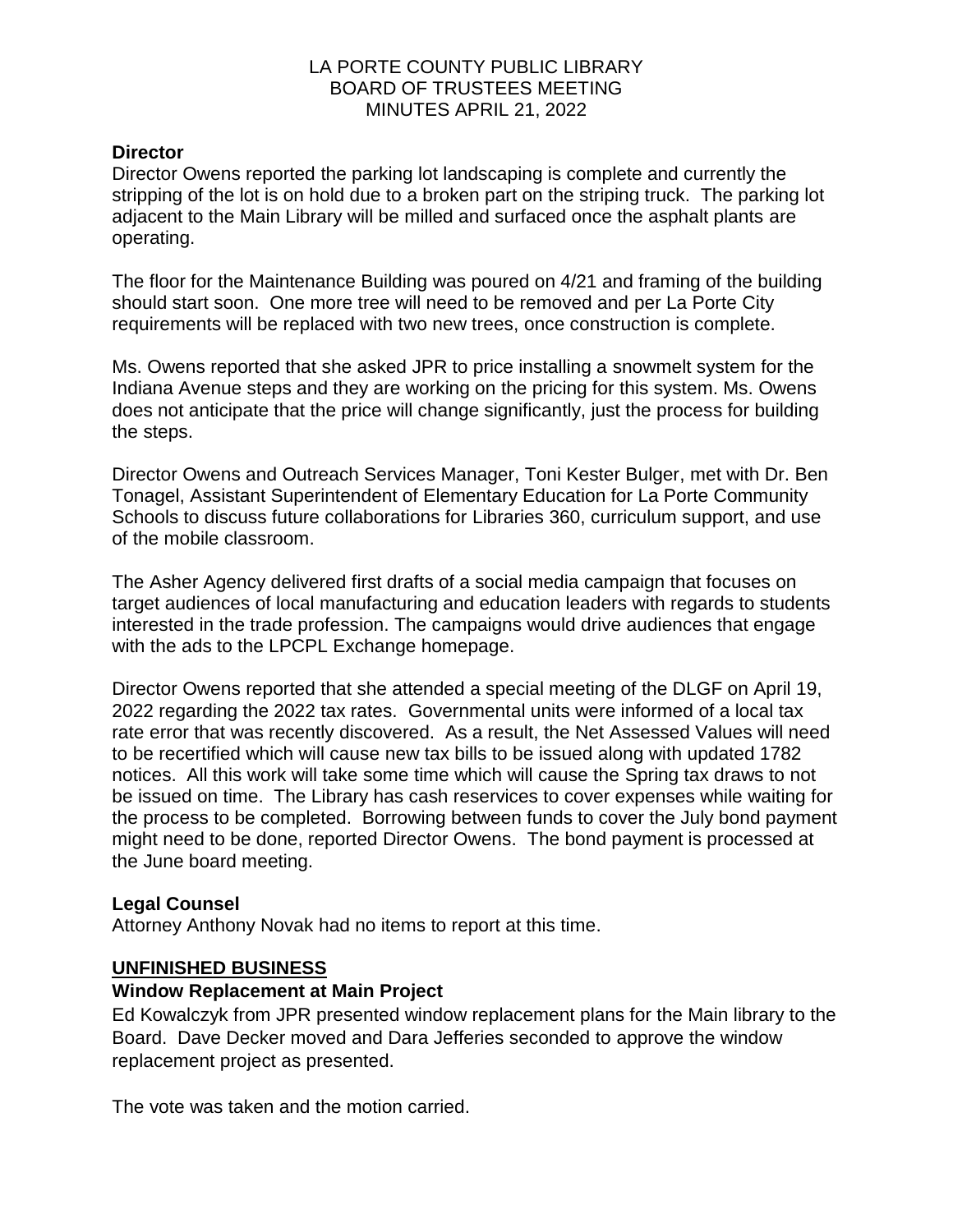#### **NEW BUSINESS**

#### **Request to Establish a Fee for Outreach Services**

Dave Decker moved and Marie Gilliland seconded to establish an Outreach Services vehicle use fee structure as follows:

Provide Outreach Services to facilities outside of the Library's geographic service district, as long as the organization pays round-trip mileage. Mileage will be calculated using the address of the closest LPCPL facility to the address of the site that will be hosting the vehicle. The federal standard mileage rate for business use, updated annually, will be charged per mile. Organizations requesting Outreach Services must provide services within the scope of LPCPL's Mission, Strategic Plan, and be one of the following organizations: Community, Non-profit, Professional Conference or Training, or School Corporation.

The vote was taken and the motion carried with Dave Decker, Marie Gilliland, Corey Campbell, Dara Jefferies and Rhonda Spence voting aye. Michelle Shirk abstained.

#### **Transfer to Rainy Day Fund**

Dave Decker moved and Michelle Shirk seconded to approve the transfer to Rainy Day fund as presented:

#### La Porte County Public Library **Resolution to Transfer Funds to the Rainy-Day Fund**

**WHEREAS**, the Board of Trustees of the La Porte County Public Library finds that the purposes of the Operating Fund have been fulfilled; and,

**WHEREAS,** there is remaining in the Operating Fund an unused and unencumbered balance; therefore,

**NOW THEREFORE BE IT RESOLVED**, pursuant to IC 36-1-8-5.1 (d) that the Board of Trustees of the La Porte County Public Library hereby transfers the following amounts from the Operating Fund to the Rainy-Day Fund for the purpose(s) of repair, remodeling, construction, emergency remediation or for making any other lawful Library Operating Fund expenditures.

| Budget 2021 | \$600,000 |
|-------------|-----------|
|-------------|-----------|

The Rainy-Day Fund shall be subject to the same appropriation process as other funds that receive tax money.

**DULY ADOPTED** by the Board of Trustees of the La Porte County Public Library at its regular meeting held on the 21<sup>st</sup> day of April, 2022 at which meeting a quorum was present.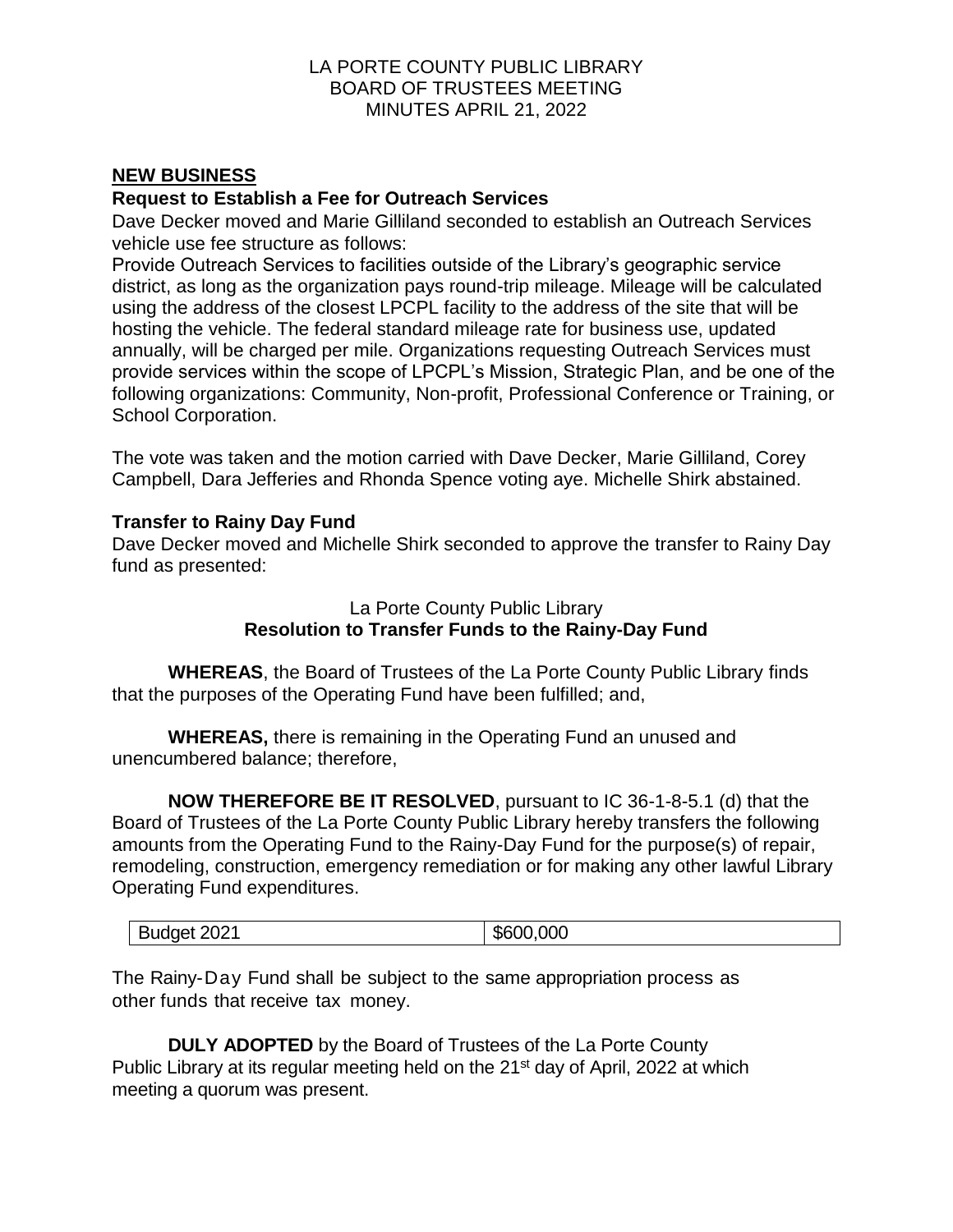The vote was taken and the motion carried.

## **Review of Computer Use Policy**

Michelle Shirk moved and Dara Jeffries seconded to approve the Computer Use Policy has presented:

> La Porte County Public Library WI-FI AND COMPUTER POLICY

Information resources will be used by community members with respect for the public trust in accordance with policy and regulations established by the Library's Board of Trustees and Administration.

### **INTERNET DISCLAIMER**

The Internet enables the Library to provide information beyond the confines of its own collections. It allows access to ideas, information, and commentary from around the globe and a vast array of tools and resources for different age levels and points-of-view. The Internet contains materials of a controversial nature. The Library does not endorse the viewpoints or vouch for the accuracy of information obtained through the Internet. Selection policies, which govern the Library's purchase of materials, are not applicable to material accessed via the Internet.

# **ACCEPTABLE USE**

All computer use will be managed in a manner consistent with the Code of Conduct Policy which is posted in the Library. Violations of this policy may result in the loss of Library computer use privileges.

#### **Users agree not to:**

- 1. Use the Internet for malicious purposes. Examples include hampering others' Internet use, intentionally developing programs that bother other users, hacking a computer or computing systems, gaining access to information or resources without permission by the owners or right holders, distributing unsolicited advertising, spreading computer viruses.
- 2. Break any local, state, or federal law.
- 3. Conspire to commit crimes.
- 4. Conduct illicit transactions.
- 5. Access pornographic, obscene, or sexually explicit material.
- 6. Violate or disable the property of the Library.
- 7. Vandalize or disable the property of the Library.
- 8. Disrupt other users by engaging in inappropriate behavior including excessive volume, either in conversation or from headphones.

Any user whose conduct violates federal, state or local laws will be prosecuted to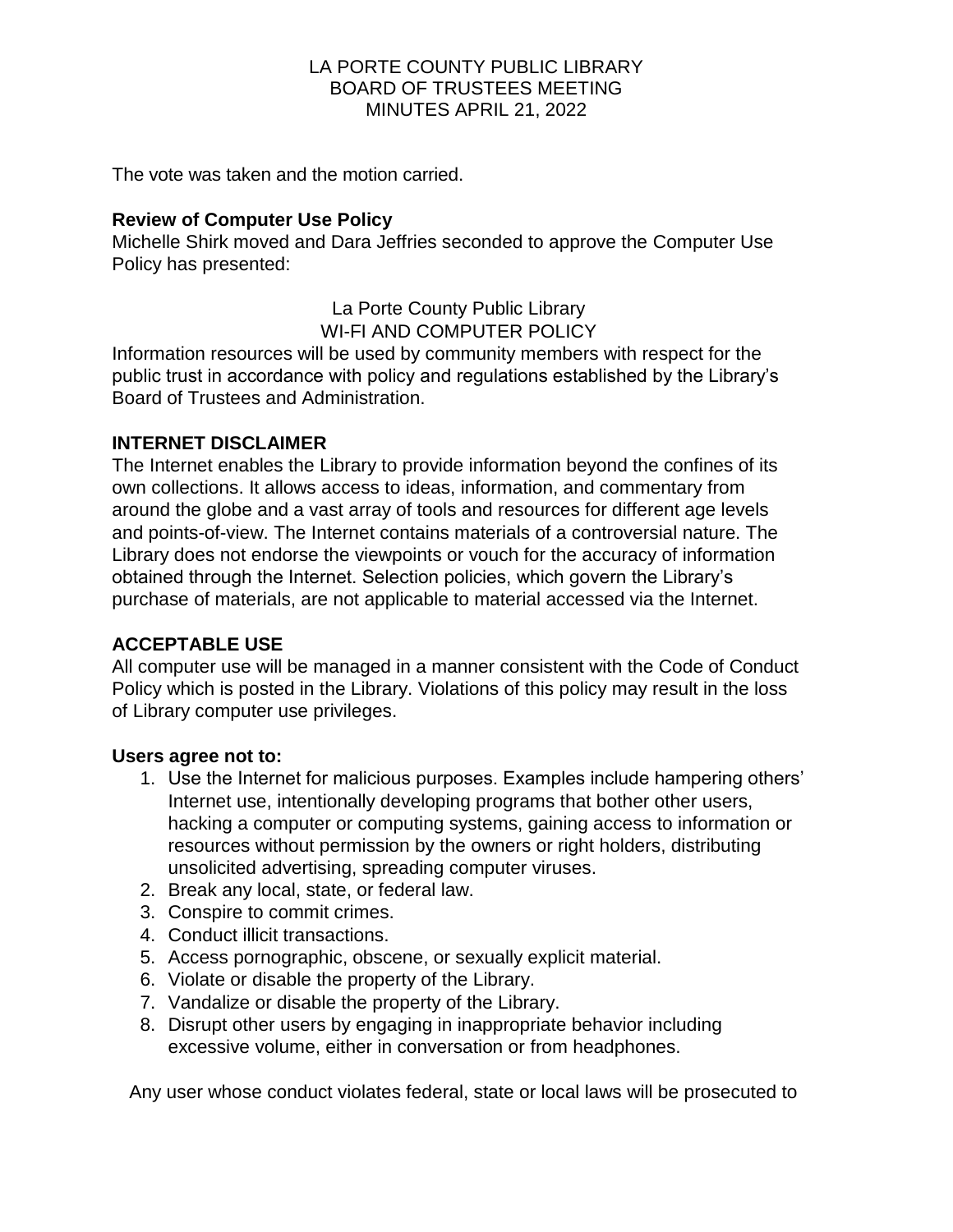the full extent of the law. Violations will result in the loss of Library computer use privileges. La Porte County Public Library will cooperate with the proper authorities in the investigation of illegal activities.

# **USE OF INTERNET COMPUTERS**

- 1. You must present either a Library card or a picture ID to use the Internet computers. If you do not have your Library card, in order to use the unfiltered internet computers, you must present a picture ID with your birthday on it to Library staff.
- 2. Internet computers have a time limit of 60 minutes per session. If no one is waiting, you may continue to use the computer.
- 3. Library staff members have the right to ask a customer to relinquish the use of a computer.
- 4. Parents/guardians should assist children.
- 5. Failure to adhere to any of the above-mentioned rules may result in revocation of Internet computer use privileges at the Library.

# **CHILDREN'S USE OF INTERNET COMPUTERS**

- 1. Parents or guardians assume responsibility for their children's use of the Internet.
- 2. Children under the age of 18 may have unrestricted access to the public Internet computers in the Main Library and at all branch libraries, if given permission by a parent or guardian. An "Internet Permission Form" signed by a parent or guardian is required.
- 3. Children under the age of 18 may have access to filtered Internet at all La Porte County Public Library locations at designated computers. No special permission is required from parents or guardians to use these computers.
- 4. When accompanied by a parent or guardian, all children under the age of 18 may have unrestricted access to the Internet.
- 5. All use must comply with the Acceptable Use guidelines as listed below.

# **USE OF WI-FI**

- 1. Wi-Fi access is free.
- 2. The wireless connection is on an unsecured network.
- 3. The Library is not responsible for customer hardware of software damage.
- 4. The Library is not responsible for theft of unattended equipment.
- 5. The Library reserves the right to terminate a wireless Internet session at any time.
- 6. Regardless of Wi-Fi source, wireless Internet users on Library premises must:
	- Comply with the Library's Acceptable Use Guidelines for the Internet as described above
	- Use sound muffling headphones or mute sound to avoid disturbing